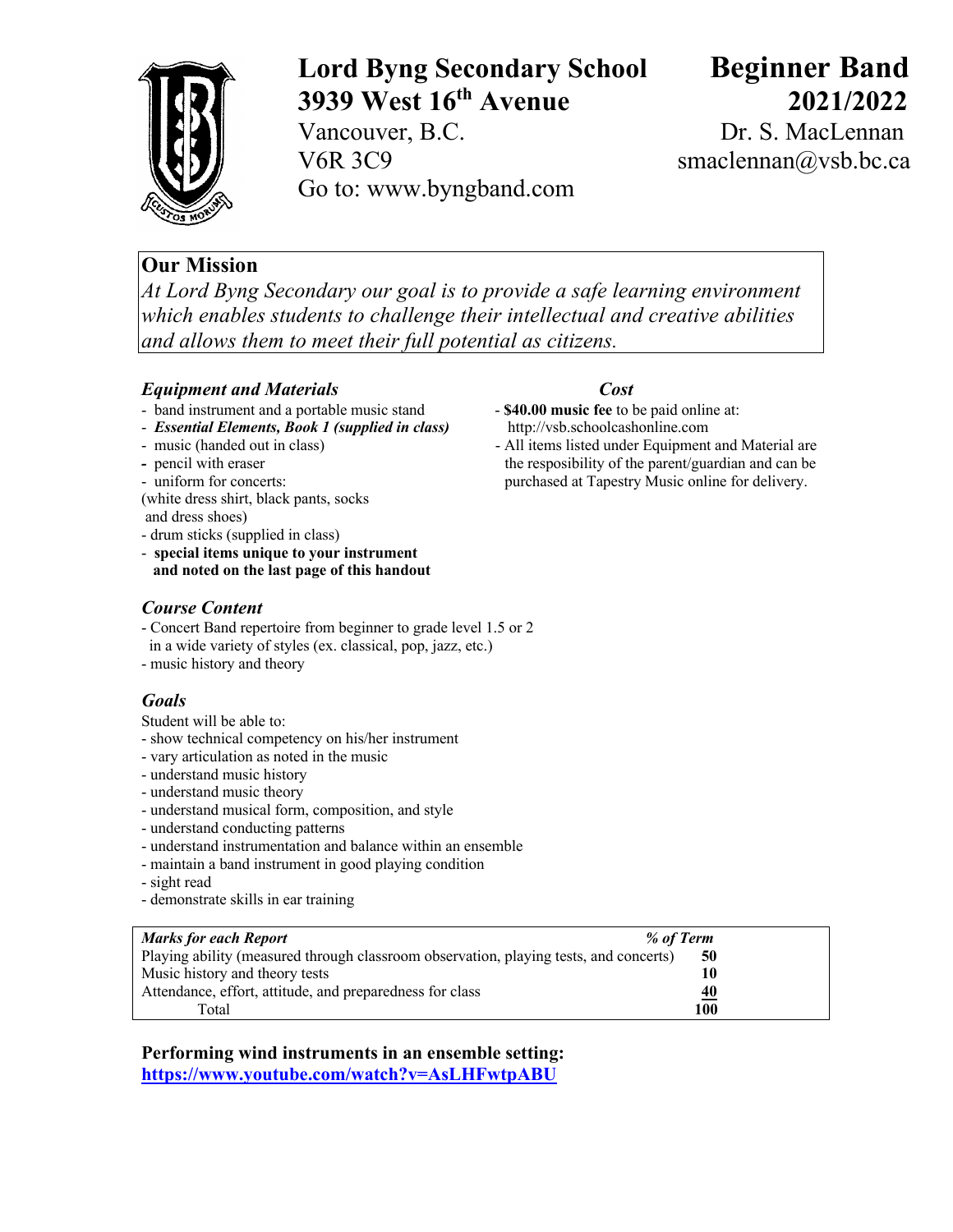### *Policies*

Music is in and of itself a disciplined art. Just as a composer must have quiet, orderly surroundings if they are to write great music, musicians must rehearse in the proper climate if they are to concentrate sufficiently to learn to play good music in a professional manner. It is my intention to make rehearsal procedures, conduct regulations, and other requirements known to all members of the ensemble so that they will understand the kind of behaviour that is expected of them. Both students and the director have the right to perform in a well disciplined, respectful ensemble.

#### *Rehearsal Procedures*

- Warm-up: students should warm their instruments quietly at the beginning of each rehearsal.
- Self-discipline and respect: No talking or "noodling" when the director is talking or demonstrating something. Never talk while the ensemble is playing.
- Neatness: Keep the music room neat and clean. Deposit all garbage in one of the garbage cans provided.
- Listen: Always listen to yourself and others while you are playing so that your tone will be beautiful in quality and well in tune.
- Practice at home: Always work out individual parts in private practice sessions. Ensemble rehearsals should be devoted entirely to acquiring musicianship and artistry. Make sure you are always striving for an outstanding performance.

#### *Attendance*

A note from home is required for any absence, including both illness and school activities. The note must include the date and reason for absence. **Any unexcused absences will result in a loss of 2% from your participation mark, for each one unaccounted for. You will not be hounded for absence notes.** If you have to be absent from a class for sports or at the request of another teacher, you must speak to me first. Participation through regular attendance is essential. All courses, whether on the timetable or not, are credit courses and will be graded. Concerts are considered term finals even though they occur in the evenings (as well as school times and afternoons). **Attendance for the entire concert is mandatory** except in the case of bereavement or serious illness/injury. Concert dates are listed below. In the event of a conflict, we can try to remedy the problem but I require plenty of notice.

### *Concert Dates*

Tuesday, **November 2, 2021** and Tuesday, **January 18, 2022**. Both concerts start at 6:30pm in the Byng Theatre

### *Punctuality*

Students are expected to arrive on time. Arriving late is extremely disruptive to the entire class as the student must find his/her own chair amongst those students already playing. **1% will be given for promptness and participation in the entire warmup for each class. Bonus marks will be given to those who are on time for all classes.**

#### *Assignments*

It is your responsibility to practice the work assigned by the director outside of class time. It is suggested that 1 hour (or more) a day be set aside for this purpose. Not all of this time needs to be playing the instrument. Reading and theory exercises can be included in this time. Students will be observed and graded in class to see whether or not they have been practicing the correct material.

### *Extra help/ Practice rooms at school*

Available by appointment. Just ask Dr. Mac.

#### **Costs:**

**There is a \$40.00 music fee which will go directly to the purchase of new music and music supplies for the department, benefitting all students. This includes the** *Essential Elements Book 1,* **a pair of drum sticks, and practice pad. Lord Byng collects fees through** *School Cash Online* **at:** http://vsb.schoolcashonline.com *.* Students